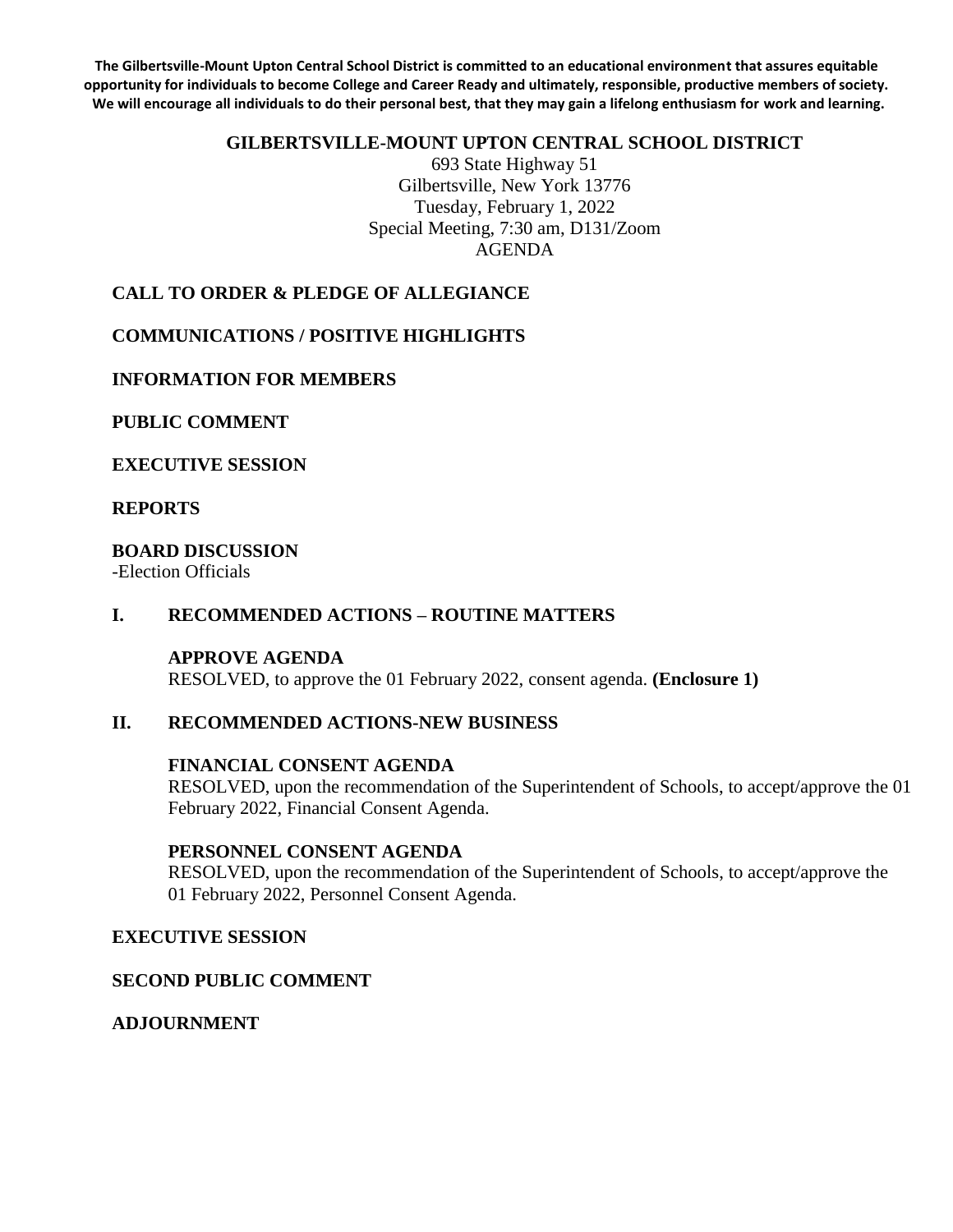## **Financial Consent Agenda**

The Board of Education will be asked to accept/approve the following Financial Consent Agenda as recommended by the Superintendent of Schools:

# **Amend Election Officials Stipend**

To amend the stipend for Election Officials for the 2021-2022 school year, approved on July 01, 2021 from \$100/day to \$150/day, effective February 1, 2022.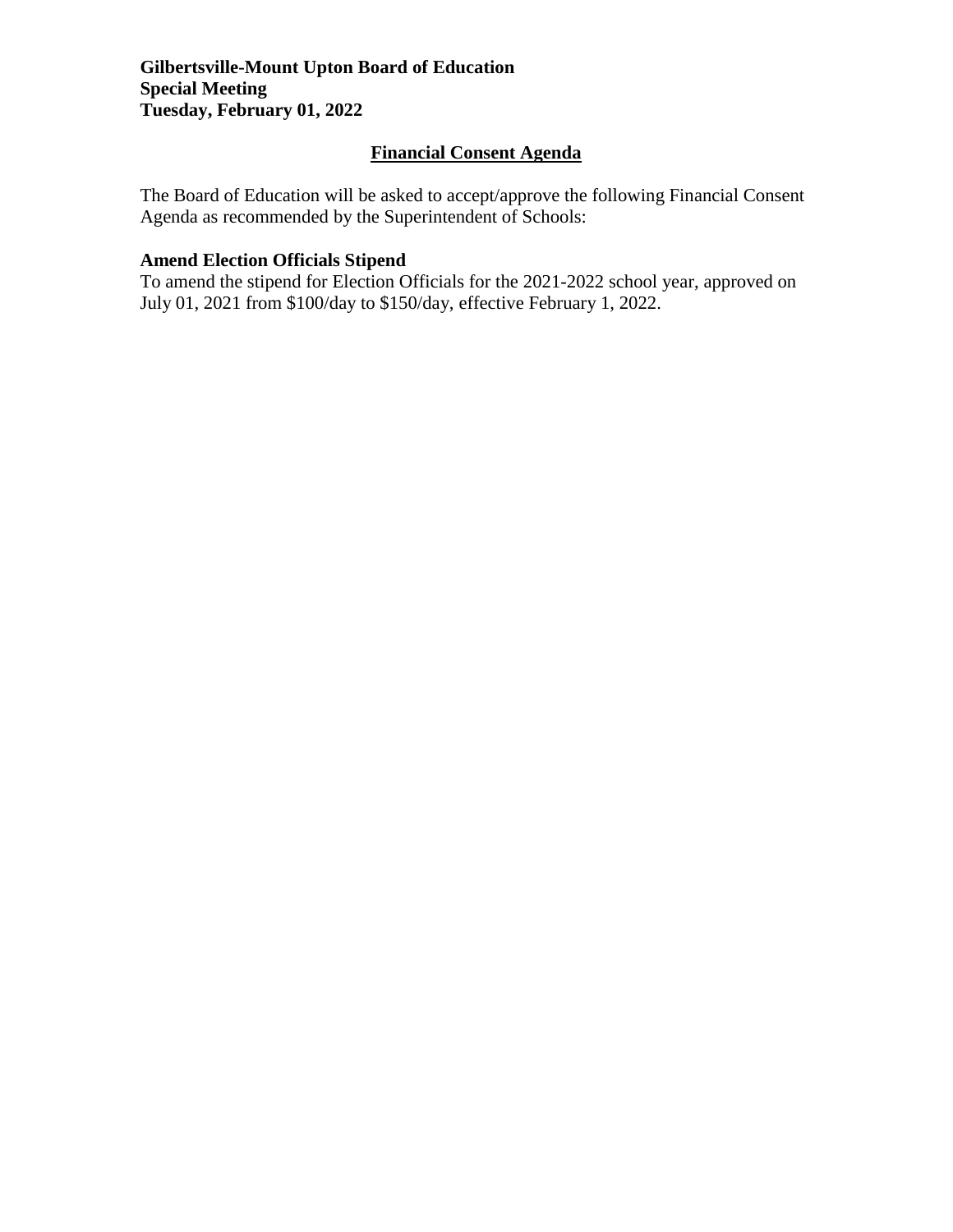## **Personnel Consent Agenda**

The Board of Education will be asked to accept/approve the following Personnel Consent Agenda as recommended by the Superintendent of Schools:

## **Rescind Election Officials**

To rescind the following appointment of election officials, approved on January 12, 2022: Section 1. To approve the following election officials for the Special District

Meeting/Bus Vote to be held on 01 February 2022 from Noon to 8:00 P.M.

Chief Election Inspector: Donald Clapp

Election Inspector: Sally Sadlocha

Section 2. Compensation of appointed election officials is set at \$100.00. The hours assigned include one-half hour orientation, which will be considered time worked, as will additional time spent counting votes after the polls close.

Section 3. The District Clerk is authorized to fill any vacancies in these positions which may occur prior to the date of the vote.

Section 4. Duties of each position are as prescribed by Education Law and the District Clerk.

Section 5. The District Clerk is directed to inform each election official of their appointment, and to provide each election official with a copy of the appropriate list of duties and necessary instruction in their duties.

Section 6. All Election Inspectors/Clerks are asked to remain/return to count ballots, after the polls close.

## **Election Officials (encl P1)**

Section 1. To approve the following election officials for the Special District Meeting/Bus Vote to be held on 01 February 2022 from Noon to 8:00 P.M.

Chief Election Inspector: Sallye Sadlocha

Election Inspector: Jarrin Hayen (unpaid)

Section 2. Compensation of appointed election officials is set at \$150.00. The hours assigned include one-half hour orientation, which will be considered time worked, as will additional time spent counting votes after the polls close.

Section 3. The District Clerk is authorized to fill any vacancies in these positions which may occur prior to the date of the vote.

Section 4. Duties of each position are as prescribed by Education Law and the District Clerk.

Section 5. The District Clerk is directed to inform each election official of their appointment, and to provide each election official with a copy of the appropriate list of duties and necessary instruction in their duties.

Section 6. All Election Inspectors/Clerks are asked to remain/return to count ballots, after the polls close.